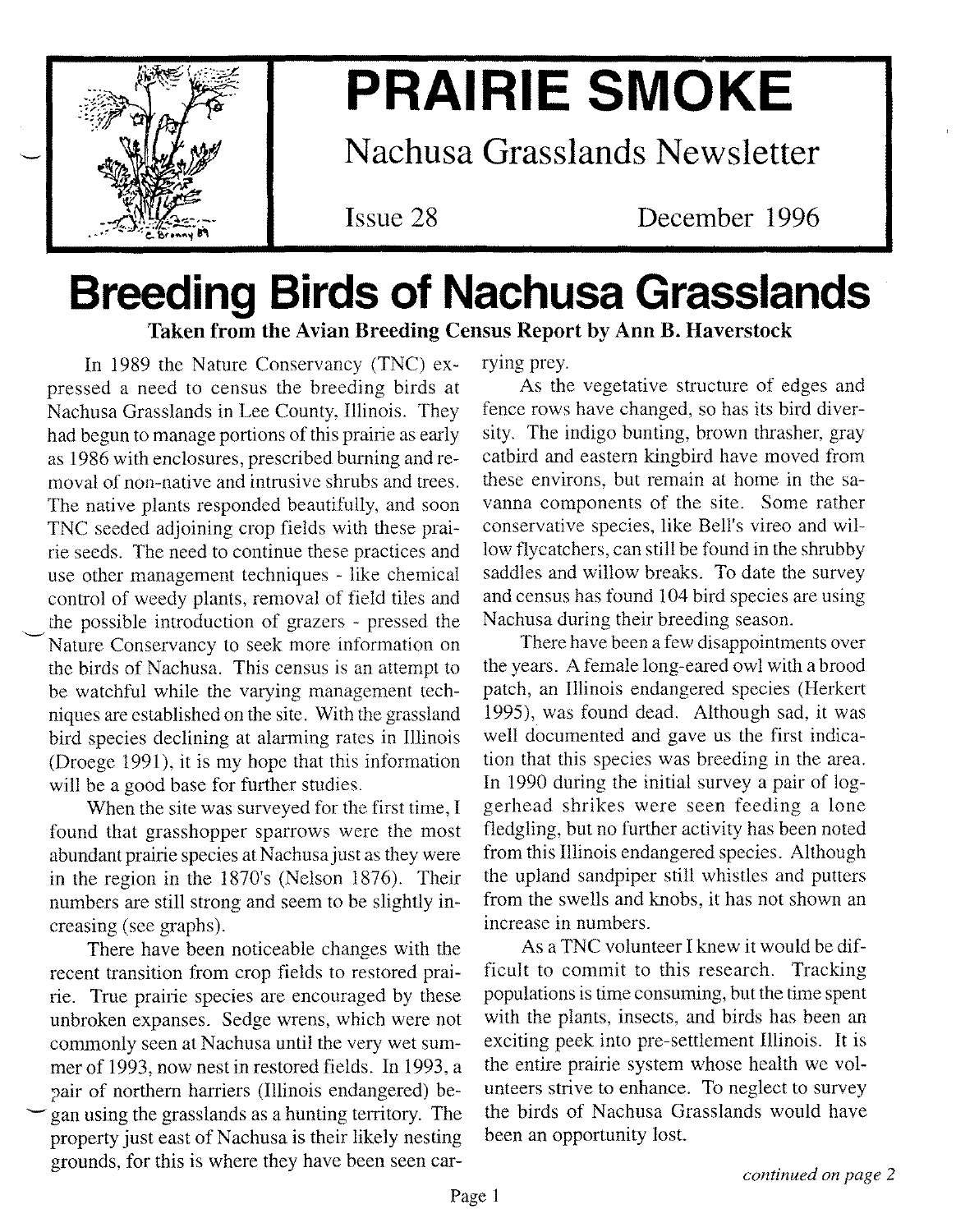#### *continued from page 1*

The following graphs show the relationship of birds to habitats over time. The short span of five years is starting to reveal some trends. You will note that birds using edge habitat decreases over time, likely due to the removal of fence rows over the last several years.





Page 2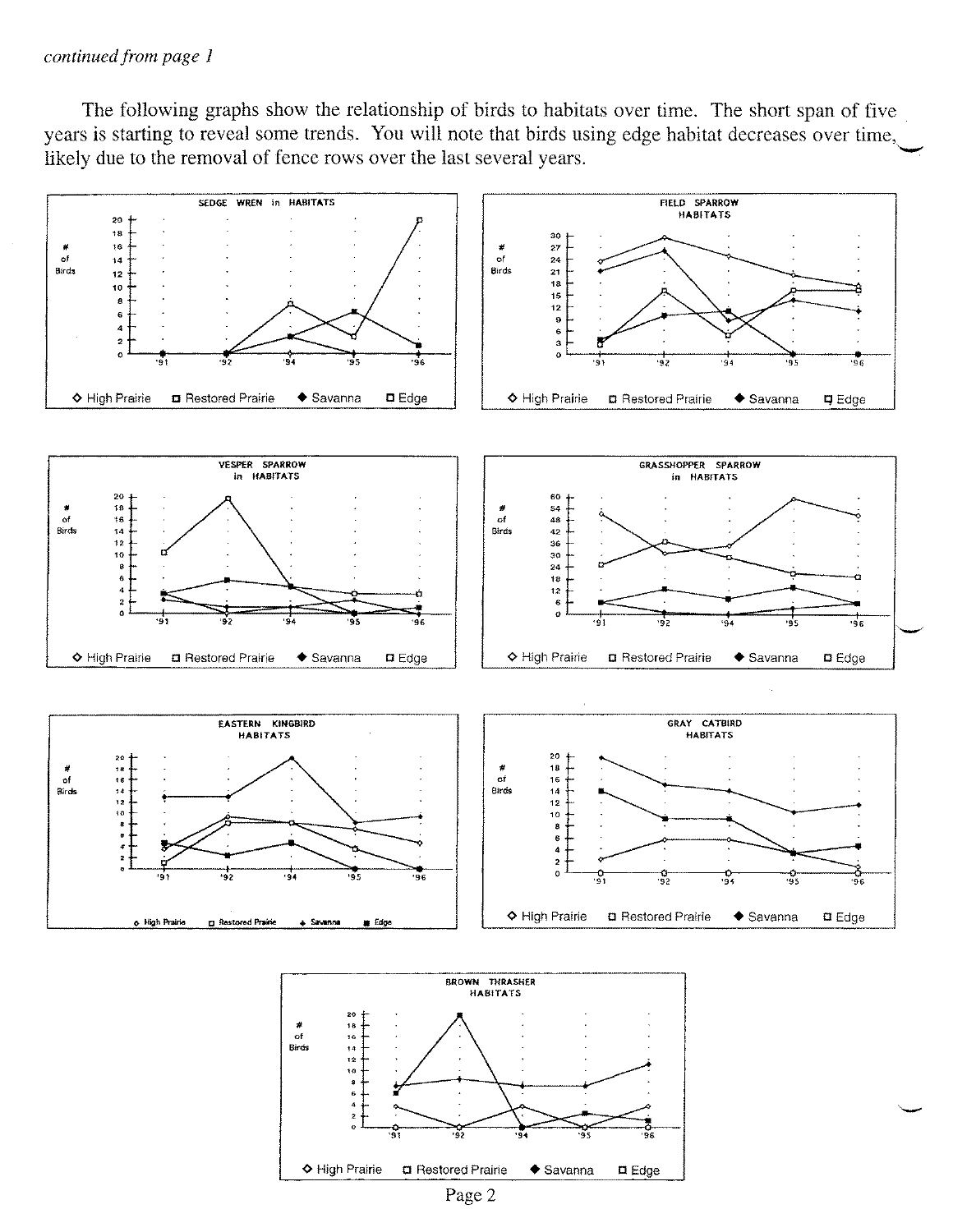# **A Portrait of Gene St. Louis**

### **By Mike Adolph**

When you go to Nachusa, you're quite apt to see Gene St. Louis. Though he was not particularly into nature before experiencing the Grasslands, Gene was a long-time member of The Nature Conservancy. When he received the firstPrairie Smoke in 1989 and noticed a call for volunteers for seed picking, he took a fateful step. "I had a lot of 35mm film cans, which I thought would be good for the seeds, so I took them with me. After I parked, I met Chris Bronny, and he went to his trunk and started pulling out gunny sacks, and I thought: 'What kind of seeds are we picking?'" (They picked lots of pale purple coneflower on Coneflower knob.)

Since 1989, Gene and the Grasslands have come a long way together. To become a more knowledgeable steward, he's taking classes at Morton Arboretum in the Naturalist Certificate Program, and he has taken advanced training for prescribed burn management, which has resulted in a federal certificate of completion. He will be a part of the Nachusa burn crew - the eight to twelve people who will be thoroughly familiar with all the pumper equipment as well as proper techniques.

Any group going on a hike might include Gene - and his camera. Gene has certainly taken more pictures of the grasslands than anyone, and has put them to excellent use. Gene works in DeKalb for a company which utilizes his talents with computers, which have also been put to use for Nachusa.

He has done more for Autumn-on-the-Prairie than anyone, having been Chairman twice, Tours Chairman twice, and ~ Displays Chairman once. He has made three permanent message boards - they really are finely crafted - for use at the festival. Starting with computer and camera, he has provided signs, tags, and buttons as well. Another real jewel of his efforts has been the posters - dozens of posters for Autumnon-the-Prairie, each with a photo showing our place at its best. This has taken lots of time, effort, and money.

Generosity may well be his middle name, since he has donated a 10" table saw, a vice, an arc welder, a table grinder, several large water coolers, and books donated for AOTP raffles.

The human side of the equation also very much concerns Gene. Recently, he has taken over the production of Steward's Notes, which is the occasional



communication piece *Gene Sf. Louis*

updating people on stewards' progress. His goal is to create more activity, more energy, and more camaraderie among the volunteers.

Gene has been steward of Dot and Doug unit since we inaugurated the management unit system. As any steward should, Gene feels an attachment to the area where he has invested so much care and effort. When told that Schafer's knob's floristic quality index was a bit higher than Doug's knob, Gene joked that he would throw some seeds of high quality plants on Doug's knob. West of that knob and east of the Northwest savanna is a grove of black oaks where Gene can be seen in most seasons, but which is brutal work for him on hot, humid summer days. He intends to see the beginnings of savanna there.

In the long term, he hopes to see a functioning prairie, savanna, and woodland ecosystem at Nachusa, with plenty of birds, insects, and other critters "back". "There's not much prairie left; we should save this for the world." This is one reason Gene has been so faithful a steward: beyound the workaday life, he wants to be an integral part of the world. And restoring prairie is one of the most important movements going - anywhere.

# **Nachusa Happenings**

• Main effort spent in harvesting lots of seeds in all sorts of places. The seeds collected in June and July were generally planted the same day. From August to early November, we have been filling up barrels with hand collected seeds. The grass harvest was brought in by combine again this year. • Released nine of the uncommon prairie ground squirrel, Franklin's ground squirrel, back near the Fen in silt loam soils. These squirrels are known for spending a long time under ground, and they like tall grasses, so they are hard to spot. Some stewards say they saw one scurry across a path about two months after the release.

• McHenry County Conservation District did a fish survey with the following species noted in Franklin Creek by the Naylor Road bridge: common stoneroller, hornhead chub, common shiner, rosyface shiner, sand shiner, bluntnose minnow, flathead minnow, blacknose dace, creek chub, quillback, white sucker, green sunfish, bluegill, smallmouth bass, largemouth bass. The stream rated a "B" on the indicator of biological integrity (IBI) which was considered good for a day after a rain event when the stream was running high and silty.

• Summer also means weed management, and this years work focused on bird's foot trefoil, reed canary grass, spotted knapweed, sweet clover, and multiflora rose.

• Mel Hoff and the West Chicago Prairie Stewards worked at Kitten Tail Unit clearing a bunch of brush from the prairie remnant where the rare kitten tails grow. Cut stumps were treated with a small amount of herbicide to keep them from resprouting. Burning should keep the area open for the sun loving plants growing there.

• Gene St. Louis harvested three barrels full of seed for his unit and worked on Canada thistle by spot-spraying the plants.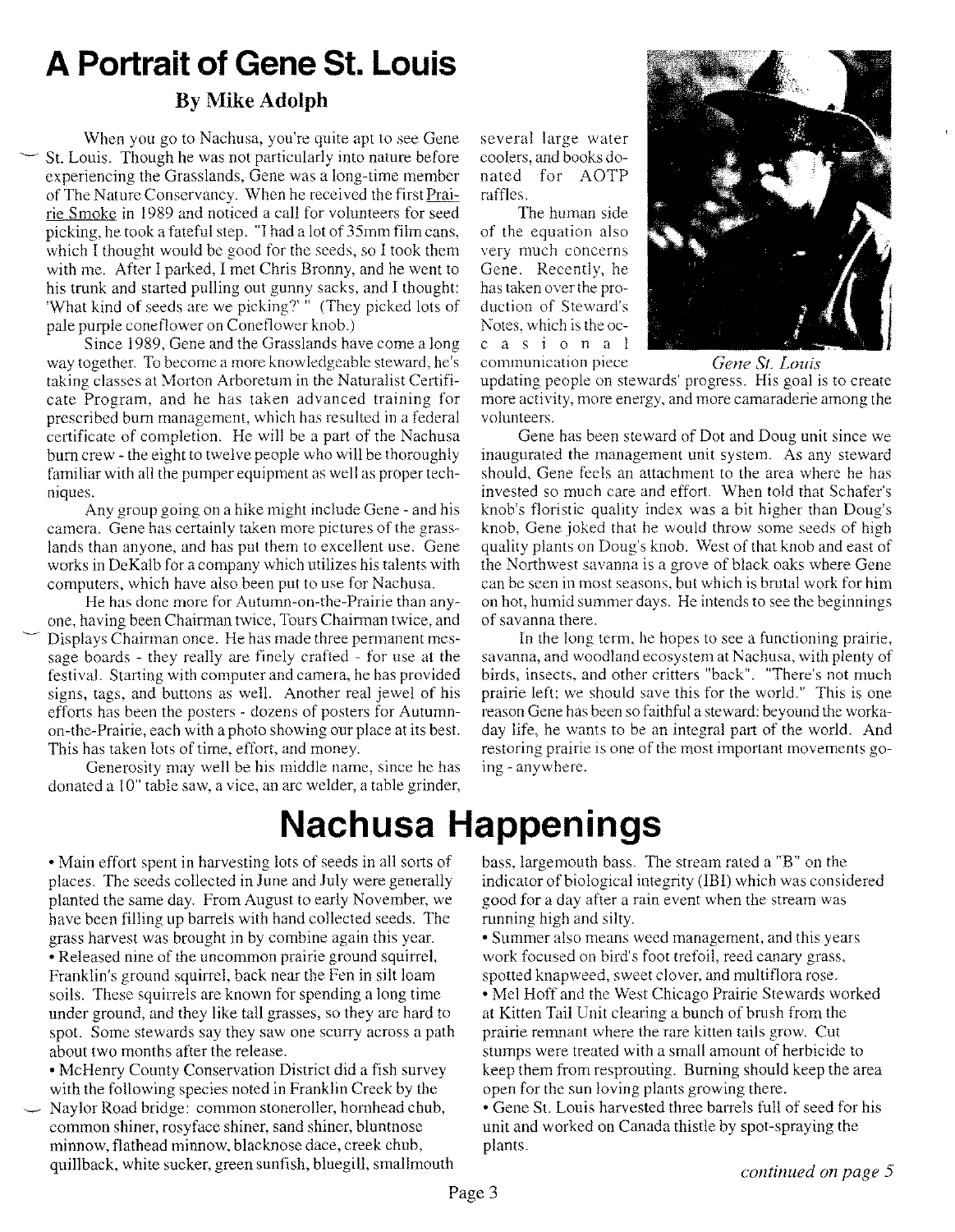# **Clarence Heinkel By Thelma Dahlberg**

Sometimes those who support Nachusa Grasslands with monetary contributions are so modest and retiring, we are obliged to pursue them, just to become acquainted. Such was the case with Mr. Clarence Heinkel. As a memorial to his mother Anna and an honorarium to his wife Edith, Mr. Heinkel made possible the addition of 180 acres to Nachusa Grasslands. At that time, no one in the organization knew him.

It was a pleasure to talk with Mr. Heinkel. **In** his forthright manner he told us he had always liked "nature". When he was a boy, living in the north side of Chicago, he looked forward to spending summers on a relative's farm in Iowa. Later, he became a farmer in both Iowa and Illinois. The Iowa experience was on a turkey farm, a large and prosperous enterprise until a disastrous fire destroyed buildings and livestock.

We asked Mr. Heinkel how he became interested in Nachusa Grasslands and he replied through his brother, but did not expand on the subject. We believe his tie to



*Mr. Clarence Heinkel and Mr. Ralph Burnett (holding hat)*

the Grasslands lies in a statement that he repeated more than once, "I like nature and I like classical music. I don't know much about either one, but I like them both."

Mr. Heinkel believes that Nachusa Grasslands has a good future; it is close to Chicago and is accessible to many city folk. "They can come out for the day and see a lot," commented Mr. Heinkel. We are grateful to Mr. Heinkel who has helped to make it possible for city folk, and country folk, to enjoy the Grasslands.

# $\boldsymbol{p}$ rairie $\boldsymbol{p}$ oets Poems, writings, or artwork submissions are always welcome for this section.

The following is excerpted from writings at Nachusa Grasslands in September by a student, Bethany Hamilton, in Mr. Ellis' 6th grade at May School, Rochelle:

> **Cold Weather Recipe from Sally MFR (Multi-Flora Rose) by CAR**

"... a gigantic garden of prairie flowers..."

" Small streaks of white in the pale blue sky appeared to be ghosts haunting the earth in broad daylight . . . When the breeze blew, it was as if the ghosts . . . were finding a path through the endless blanket of grasses "

#### **Phase I**

- . Warm vehicle while loading it with bucket lids, loppers, and bricks or old silo tiles.
- Drive vehicle along acceptable roadway to get as close as possible to offensive MFR.
- · Cut stumps flush with ground.
- Cover with lid from 5-gallon bucket.
- · Secure with heavy brick or tile.
- Go indoors and warm chilled fingers.

#### **Phase II**

• Return to area after spring burns. If there are no resprouts, leave lids & bricks and re-check in 2 to 3 weeks. • If there are resprouts at any return visit, deal with them as per your own recipe of herbicides or re-cutting and recovering and monitoring.

#### **Phase III**

• When MFRs are truly dead, remove covers and bricks and save for next winter's cold weather jobs.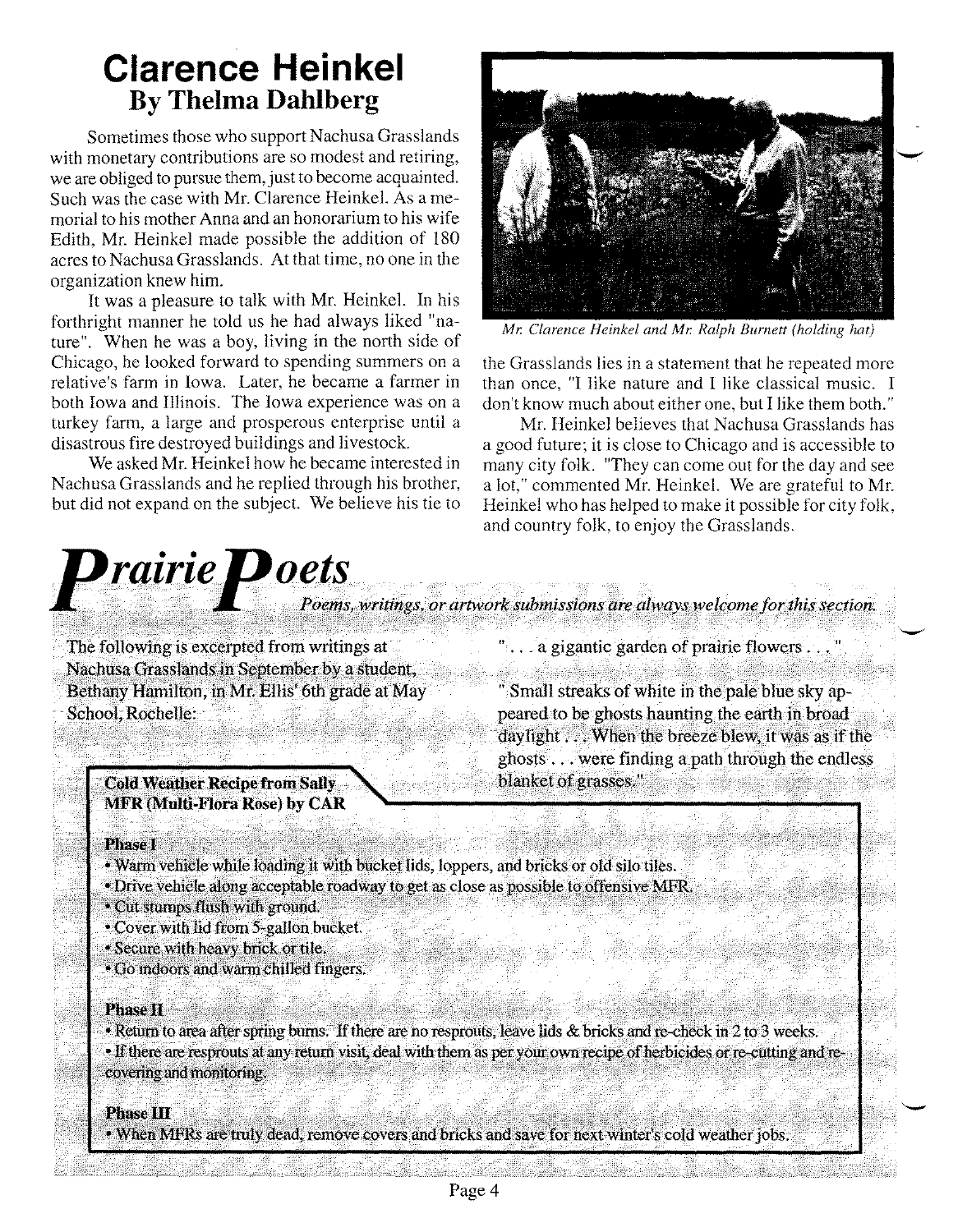#### *continued from page 3*

#### plants.

• Mike Adolph, Bob Schone, Barb Reagen, Laura Busch and others have made a huge decrease in the multiflora rose growth on the Main Unit. What we were calling multiflora rose lane now has few rose left and instead is showing more and more prairie and sedge meadow plants. Mike also ran his butterfly route this year.

• Mike Crowe, Ray Derksen and others harvested seeds for East Heinkel unit and planted a bunch of neat woodland flowers that Mike harvested from nearby his home in Lindenwood.

• Mary Blackmore, Terri Clark and our friends of the Prairie Preservation Society of Ogle County were removing huge multiflora rose thickets from the Clear Creek unit. They are experimenting with cutting the stems and then using kerosene and wood shavings on the crown to bum it and kill the roots. They have also been surveying the plants and birds. Bobolinks seem to like the shorter pasture grasses there.

• Sally Baumgardner and friends harvested numerous kinds and amounts of seed for Rolling Thunder Unit. Sally also led her usual large amount of tours and did public relations work this summer and kept after a host of weeds.

• Finished wetland field tile removal for 1996. Pulled about a mile of tile from Bluestem Bottoms. Area is wetter already. Planting various wetland species in the old tile lines. The tile removal work we did last year in the Prairie Potholes unit looks very nice. The results will be a wet prairie and sedge meadow with some small pools of water here and there.

- • Jeff Meiners and a bunch of Boy Scouts removed cedar trees that were under the power lines on Naylor Road at Jay Meiners Wetlands. The cedars were a fire hazard to the expensive cables above and needed to come down. • Lots of purple prairie clover was collected from Coneflower unit which unfortunately has lost its volunteer steward, Mary Ann Hoeffliger. Mary Ann has moved back to central Illinois to be on her farm and work in the Embarrass watershed.

• By mid-October the newly-formed Nachusa Bum Crew was practicing running the new fire pump that was made for the Gator all-terrain vehicle. Also, a 400 gallon "Water Buffalo" was donated by IDNR for filling up tanks in the field. The purpose of the bum crew is to have a small group of well trained volunteers to help lead bums at the preserve. As in the past, all are welcome to help on our bums, the bum crew members who show up will be there to help lead the bum. Also, the bum crew will have ongoing training and anyone interested can join. For those looking to fund prescribed burning here, we are also looking to buy a second fire pump and need \$3000.

• Schafer knob is looking very nice after David Edelbach and Gerald McDermott and friends removed encroaching brush and sweetclover from this grade A prairie. They also sprayed many multiflora rose plants that were top killed with fire this spring. By spraying the resprouts, they only need to use a small spray of herbicide on each plant. Lots of seed was collected for the Schafer unit this summer too.

• West Heinkel unit has a new volunteer steward, Jay

Stacy, who has been signing up everyone he comes near to help him care for this area which has oak/hickory/walnut woodlands, former savanna, dry prairie and wetlands. Lately, Jay has been removing Euopean honeysuckle shrubs from one area in the woodland and planting and harvesting seeds. He is planting bur oak acorns near the west boundary to recreate what we think was a savanna.

• Sally Baumgardner again organized a volunteer event for "Make A Difference Day" (Saturday, October 26th) at Nachusa. A total of thirteen people showed up, with Sally, Kevin Kaltenbach, and Joann Keyes helping to show members of the Palmyra Patriots and Pixies 4-H Club and their leader, Cheri Stewart, how to go about some of the tasks of prairie restoration. The group collected the seeds of fourteen plant species, and when they were finished had filled more than twenty shopping bags!

## **Nachusa Grasslands Support**

- June Keibler and Jim Hironimous for assistance with Orchid seed recovery
- Norm Gittelson backhoe work for the new entrance
- Cathy Clarke and the Franklin Grove Nursing Center - newsletter mailing work
- NIU's Committee for the Preservation of Wildlife and Paul Sorensen - over 400 seedlings of native forbs
- Dave Derwent collected a great deal of seed from the Pecatonica Prairie Path to help our mesic prairie restorations, in the memory of Mr. Lee Hansen, conservationist
- Earl Thomas He is retiring as publisher of Prairie Smoke for the last three years.
- Mike Adolph list of plants needed for restorations
- Genesis nursery donated hundreds of seedlings.
- Mike Nolan Use of his computer to produce this newsletter
- Ann Haverstock updated plant inventory
- Mike Adolph continued his butterfly monitoring
- Susan Cook and the Franklin Grove FFA picnic bench

#### **Donation Thanks:**

- John Santucci a generous start-up donation for infrastructure improvements
- Hook Larson
- Glenbard West High School Environmental Concerns **Organization**
- In Honor of Jim Hotchkiss anonymous
- In memory of Arnold Sabin: Terry and Linda Ator, Neil and Marianne Swanson
- Dillon Foundation
- Abbott Middle School of Elgin
- Nancy Winter donation for a new mechanical seed harvester

#### **Wish List:**

- 4-wheel drive truck
- New harvester, \$5,000
- A second fire pump would be helpful, about \$3,000
- Cash donations always appreciated
- Use of a travel trailer for 1997 to house bird survey intern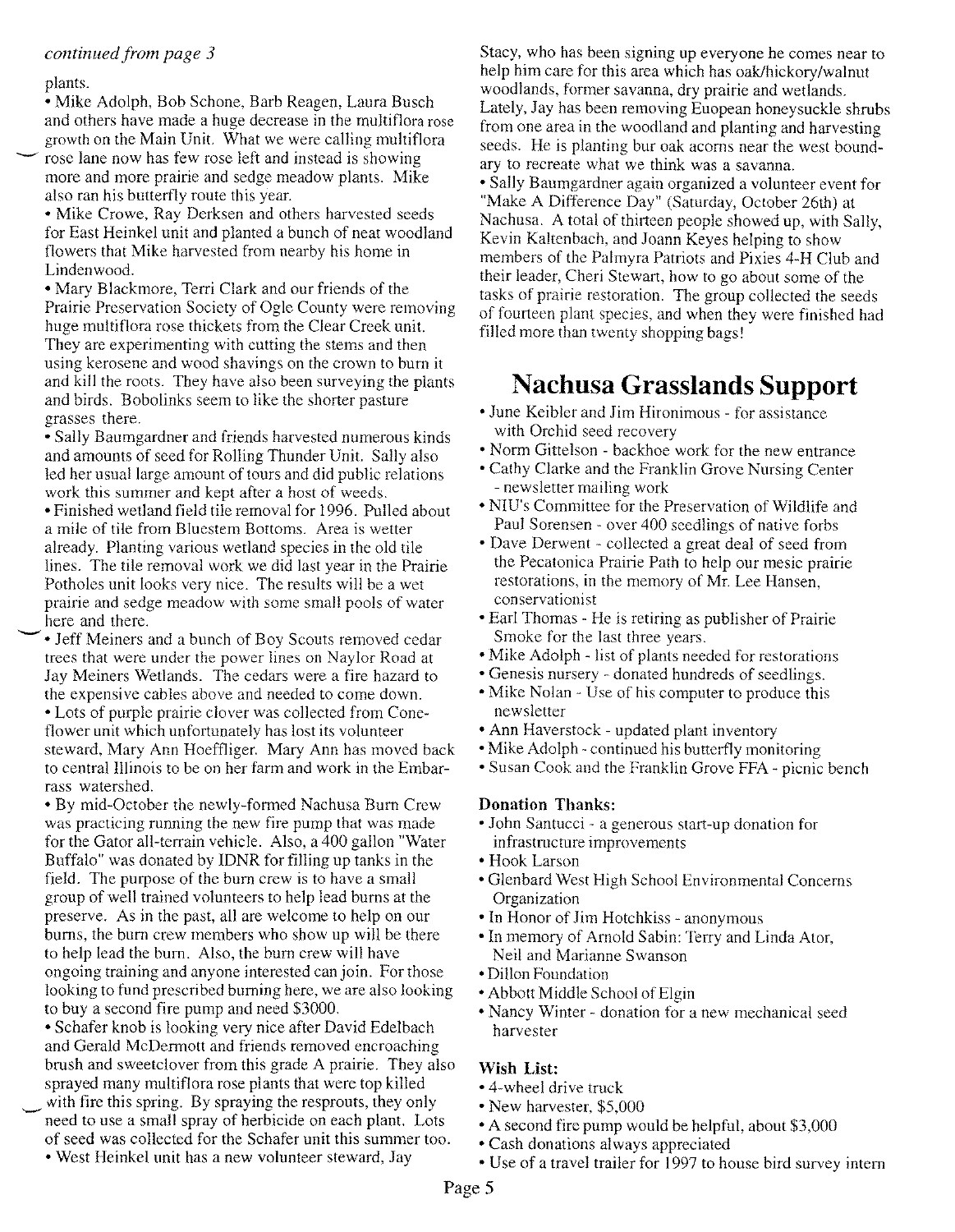## **A Special Note of Thanks to AOTP Volunteers**

Autumn On The Prairie, our group's premier public event, is a goodsized undertaking, requiring the effort of many people.

The managers of each of the branches of the enterprise deserve much credit; Gerald McDermott - Welcome Tent; Susan Kleiman - Children's tent; Greg Wermers - publicity; Gene St. Louis - tours; Mike Adolph -Demonstrations & Displays; Gene Miller - donations; Bill Kleiman - site manager.

Thanks to those who gave tours: Sally Baumgardner, Todd Bittner, Boh Dziadyk (2),David Edelbach, Howard Fox, Mel Hoff, Kevin Kaltenbach, Bill Kleiman, Dennis Lubbs, Cathy Motto, AIRoloph,Bob Schone,JayStacy,Gary Tollaksen,andDeanWeidman(2).

Thanks to those who worked the welcome tent: Tonya Bittner, Jay Stacy, Hazel Reuter, Dave Breen, Beth Wiltshire,Laura Busch, Shane & Sue Coors, Ellen Baker, Sally Baumgardner, Jim & Lela Long.

Thanks to those who donated for raffle or sale.

Thanks to Kelly Webster, who worked the children's tent.

Thanks to those who helped or provided displays: Bob Parenteau, Tom Cartwright, Tom Grimes, Floyd Sellers, Pat Russ, Alyssa Rod, Ann Haverstock, Cassandra Rodgers, Mike Adolph

Also providing much additional help were Ray Derksen, Gary Tollaksen, Todd Bittner, Ron Ingram, TonyaBittner, Mike Raridan, Joann Keyes, and Jenna Sanders.

Thanks to Heritage Strings, and to Shelia & John Holbo, and to Fran Swarbrick.

Thanks to Vivian and Robert



*Dot Wade selling books*



*Clare Nelson enjoying Indian grass*



*Brandon Meiners showing a fox snake*

Maxson, and to Ellen and Larry Sheaffer, who helped Dot Wade at her Windrift Book Store tent. Dot donates her profits to AOTP.

Some special "thank-yous " are in order, even though this risks leaving out someone:

Enders Nursery - Fran Lohman has provided large donations of prairie plants from this nursery for several years.

The Rod Family - Gene, Diana, and Alyssa have been using their golf carts to bring people to and fro at AOTP for several years. It is a service which is much appreciated by those who receive it, and by all of us.

Howard Fox created a work of art which sold for a sizeable sum.

Deb Carey headed the newspaper insert project. Eleven-thousand inserts appeared in the Dixon Telegraph and 3,000 copies were sent to TNC members in Northern Illinois. Certainly  $\backslash$ this had a lot to do with attracting the appoximately 700 people who attended.

Brandon Meiners was a lively, helpful assistant in the children's tent, someone who helped other youngsters get into the spirit of the day.

Thelma Dahlberg also added to the fun in the children's tent by helping youngsters learn to grind com with Indian implements, and by sharing her knowledge of Indian lore.

Laura Busch designed the snazzy new Nachusa t-shirts, which sold very well. She carried the project from start to finish, which was quite a task.

To all: Thank you! Thank you!

- Mike Adolph, 1996 AOTP Chairman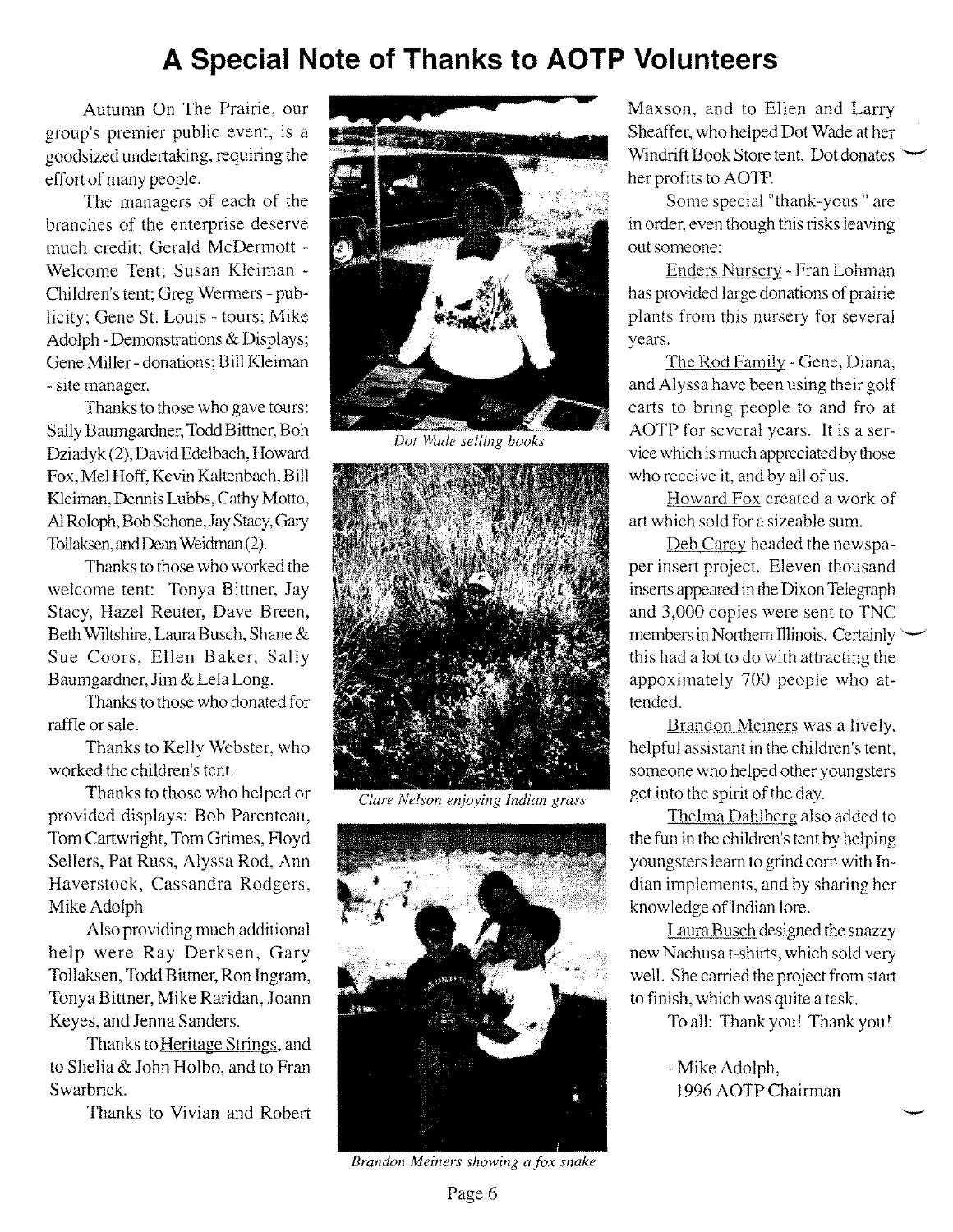#### **NACHUSA GRASSLANDS STEWARDSHIP CALENDAR FOR 1997**

#### **January 1997 . .**

- Prairie Smoke editors meet first week
- $\frac{4}{5}$  Sat:
- $\sim$  5 Sun: Fen unit with Kevin Kaltenbac 11 Sat: 9:30 - Volunteer Potluck Gathering at Baumgardners. .
	- 12 Sun: Doug & Dot unit with Gene St. Louis 18 Sat: Doug & Dot unit with Gene St. Louis
	- 18 Sat: Doug & Dot unit with Gene St. Louis
	- 19 Sun: Schafer unit David Edelbach
	- 25 Sat: Travel workday to Doug Wade Nature Preserve near Byron. .
	- 26 Sun: Doug  $\&$  Dot unit with Gene St. Louis

- **February ... . ..** 1 Sat: Kittentail Unit with West Chicago Prairie Stewards, all welcome.
- 
- $\begin{array}{cc} 2 & \text{Sun:} \\ 5-7 & \text{Biod} \end{array}$
- 5-7 Biodiversity educators' conference in Chicago<br>8 Sat: Fen unit with Kevin Kaltenbach & at 2:0 8 Sat: Fen unit with Kevin Kaltenbach & at 2:00 Burn Crew training.
- 9 Sun:<br>15 Sat:
- 15 Sat: Schafer unit with David Edelbach 16 Sun: Doug & Dot with Gene St. Louis 16 Sun: Doug & Dot with Gene St. Louis<br>22 Sat:
- 
- $\frac{22}{23}$  Sat:<br> $\frac{23}{23}$  Sun: Sun:

#### **March**

- $\overline{1-\overline{S}}$ at: Clear Creek unit and Big Wood unit, all welcome. Annual VSN conference in Des Plaines.
- 2 Sun:<br>8 Sat:
- 8 Sat: Volunteer potluck gathering, also at 9:30, 1:00pm afternoon stewardship day at Pine Rock Nature Preserve near Oregon.
- 9 Sun: Schafer unit with David Edelbach<br>15 Sat: Rolling thunder unit with Sally and
- Sat: Rolling thunder unit with Sally and Max Baumzardner
- 16 Sun: Nachusa prescribed burn workshop with Bill  $\smile$  Kleiman,RSV
	- 22 Sat: Fen unit with Kevin Kaltenbach<br>23 Sun: Nachusa Burn Crew training.
	- 23 Sun: Nachusa Burn Crew training.<br>29 Sat: Main unit with Mike Adolph a
	- Sat: Main unit with Mike Adolph and East Heinkel unit with Mike Crowe
	- 30 Sun: Doug & Dot unit with Gene St. Louis

#### **April**

- Prairie Smoke mailed first week
- 5 Sat: Tim Keller's annual skunk cabbage tour. Or West Heinkel unit with Jay Stacy
- 6 Sun:<br>12 Sat:
- 12 Sat: Schafer unit with David Edelbach<br>13 Sun: Doug & Dot unit with Gene St. L
- 13 Sun: Doug & Dot unit with Gene St. Louis<br>19 Sat: Fen unit with Kevin Kaltenbach
- 19 Sat: Fen unit with Kevin Kaltenbach<br>20 Sun:
- 
- 20 Sun:<br>
26 Sat:<br>
27 Sun: Sat: Earth Day seed planting with Sally Baumgardner Sun:

- **May .** Prairie Smoke editors meet first week.
- 3 Sat: East Heinkel with Mike Crowe
- 
- 4 Sun: Fen unit with Kevin Kaltenbach 10 Sat: Volunteer Potluck Gathering follow 10 Sat: Volunteer Potluck Gathering followed by stewardship at West Heinkel unit.
- 11 Sun:<br>17 Sat:
- Sat: Rolling thunder unit with Sally Baumgardner
- 18 Sun: Schafer unit with David Edelbach<br>24 Sat: Main Unit with Mike Adolph
- 24 Sat: Main Unit with Mike Adolph<br>25 Sun: Doug & Dot unit with Gene S
- 25 Sun: Doug & Dot unit with Gene St. Louis  $31$  Sat:
- Sat:

#### **June**

#### Sat: East Heinkel unit Mike Crowe  $8$  Sun:

- 14 Sat: West Heinkel with Jay Stacy<br>15 Sun: Doug & Dot unit with Gene
- 
- 15 Sun: Doug & Dot unit with Gene St. Louis<br>
21 Sat: Schafer unit with David Edelbach<br>
22 Sun: Fen unit with Kevin Kaltenbach Sat: Schafer unit with David Edelbach
- Sun: Fen unit with Kevin Kaltenbach
- 28 Sat: Plant identification tour with Dennis Lubbs and Clear Creek Unit with PPSOC
- 29 Sun:

- **July**<br>5 Sat: East Heinkel unit with Mike Crowe
- 6 Sun:<br>12 Sat: Sat: Volunteer potluck gathering and Ice Cream Social, 9:30 at Kleiman's.
- 13 Sun: Schafer unit with David Edelbach<br>19 Sat: Prairie tour with Sally Baumgardn
- 19 Sat: Prairie tour with Sally Baumgardner
- 20 Sun:<br>26 Sat: 27 Sun:
- Sat: Doug & Dot unit with Gene St. Louis
- Sun:

#### **AUlmst**

- $\overline{1}$  Fri: Prairie Smoke mailed.<br>2 Sat: Doug & Dot unit with
- 2 Sat: Doug & Dot unit with Gene St. Louis
- 3 Sun:<br>9 Sat: 9 Sat: West Heinkel unit with Jay Stacy<br>10 Sun:
- 
- 10 Sun:<br>16 Sat:
- 16 Sat: Schafer unit with David Edelbach<br>17 Sun: Second plant identification tour w 17 Sun: Second plant identification tour with Dennis Lubbs 23 Sat: Rolling thunder unit, seed collecting with Sally
- Sat: Rolling thunder unit, seed collecting with Sally Baumgardner
- $\frac{24}{30}$  Sun:
- 30 Sat:
- Sun.

#### **September**

- Prairie Smoke editors meet this week.
- 6 Sat: West Heinkel unit with Jay Stacy.
- 7 Sun: Shafer unit with David Edelbach 13 Sat: 9:30 - Volunteer potluck gathering and AOTP last minute work
- 14 Sun:<br>20 Sat:
- 20 Sat: AUTUMN ON THE PRAIRIE<br>21 Sun:<br>27 Sat: Main unit with Mike Adolph
- Sun:
- 27 Sat: Main unit with Mike Adolph<br>28 Sun: Doug & Dot unit with Gene Sun: Doug & Dot unit with Gene St. Louis
- 

## **October**<br>4 Sat

- 4 Sat: West Heinkel unit with Jay Stacy
- 5 Sun: 11 Sat: Shafer unit with David Edelbach<br>12 Sun:
- 
- 12 Sun: Sat: Main unit with Mike Adolph and East Heinkel unit with Mike Crowe
- 19 Sun: Doug & Dot unit with Gene St. Louis<br>25 Sat: Rolling thunder unit, seed collecting of
- 25 Sat: Rolling thunder unit, seed collecting on Make A Difference Day with Sally Baumgardner. Or Kittentail unit with West Chicago Prairie Stewards, all welcome.
- 26 Sun: 11:00 Prescribed Burning workshop with Bill Kleiman

Sat: Stone Soup seed processing party. All are welcome.

We have an ongoing volunteer crew on Monday and Wednesday

#### **November**

1 Sat:

23 Sun:<br>29: Sat: 29: Sat:<br>30 Sun: 30 Sun:

**December**

7 Sun:<br>13 Sat:

14 Sun: 20 Sat:<br>
21 Sun:<br>
27 Sat: Sun: 27 Sat:<br>28 Sun:  $Sun:$ 

Page 7

- $\begin{array}{cc} 2 & \text{Sun:} \\ 8 & \text{Sat:} \\ 9 & \text{Sun:} \end{array}$ 8 Sat: 9:30 - Volunteer potluck gathering
- 9 Sun: Shafer unit with David Edelbach
- 15 Sat: Doug & Dot unit with Gene St. Louis

6 Sat: Doug & Dot unit with Gene St. Louis

13 Sat: Schafer unit with David Edelbach<br>14 Sun:

mornings. Call Bill Kleiman for details.

16 Sun:<br>22 Sat:<br>23 Sun:

Prairie Smoke mailed this week.